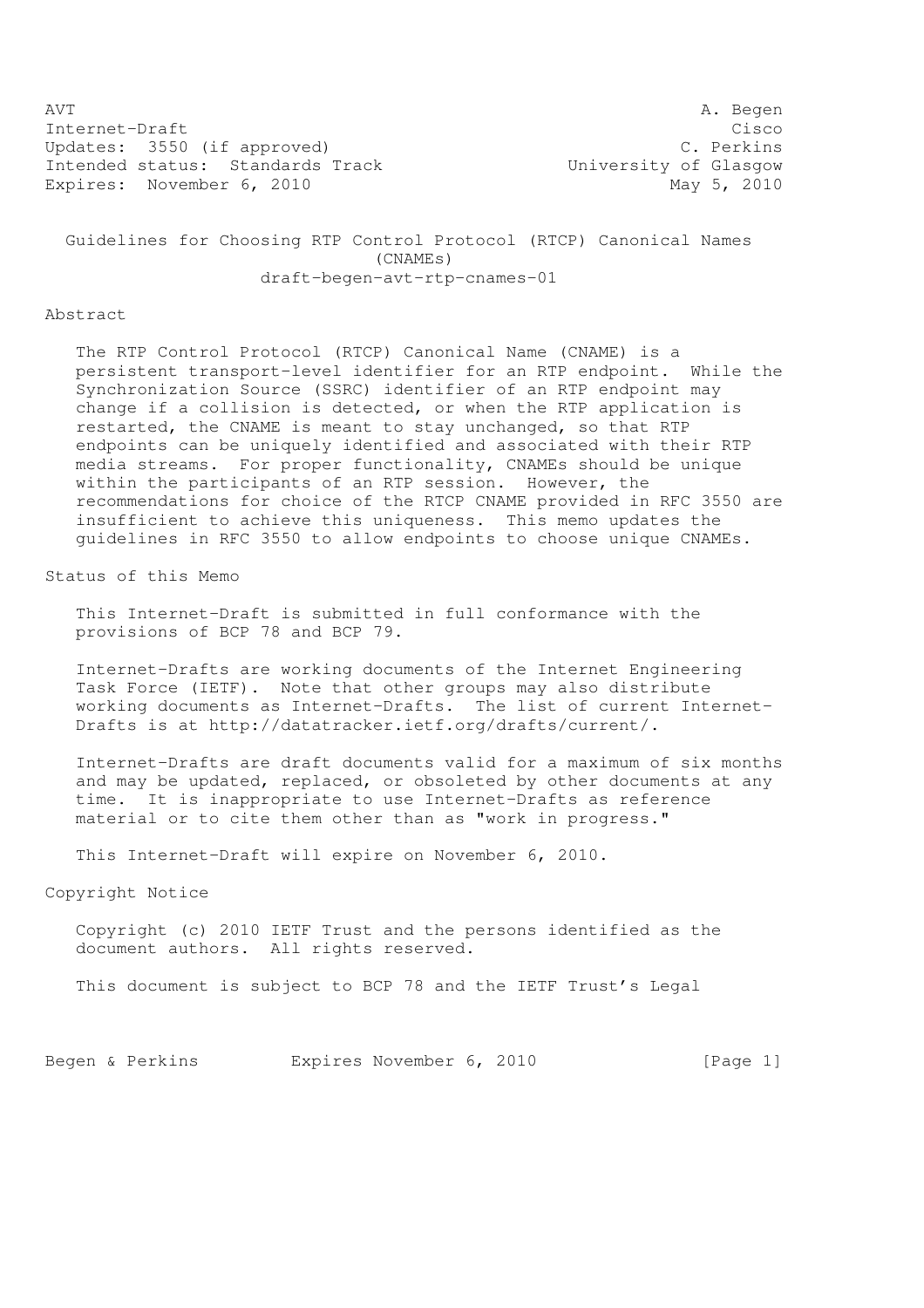## Provisions Relating to IETF Documents

 (http://trustee.ietf.org/license-info) in effect on the date of publication of this document. Please review these documents carefully, as they describe your rights and restrictions with respect to this document. Code Components extracted from this document must include Simplified BSD License text as described in Section 4.e of the Trust Legal Provisions and are provided without warranty as described in the Simplified BSD License.

# Table of Contents

|  | 3. Choice of RTCP CNAME in Private Networks 3 |  |
|--|-----------------------------------------------|--|
|  |                                               |  |
|  |                                               |  |
|  |                                               |  |
|  |                                               |  |
|  | 7.1. Normative References 5                   |  |
|  | 7.2. Informative References 5                 |  |
|  |                                               |  |

Begen & Perkins Expires November 6, 2010 [Page 2]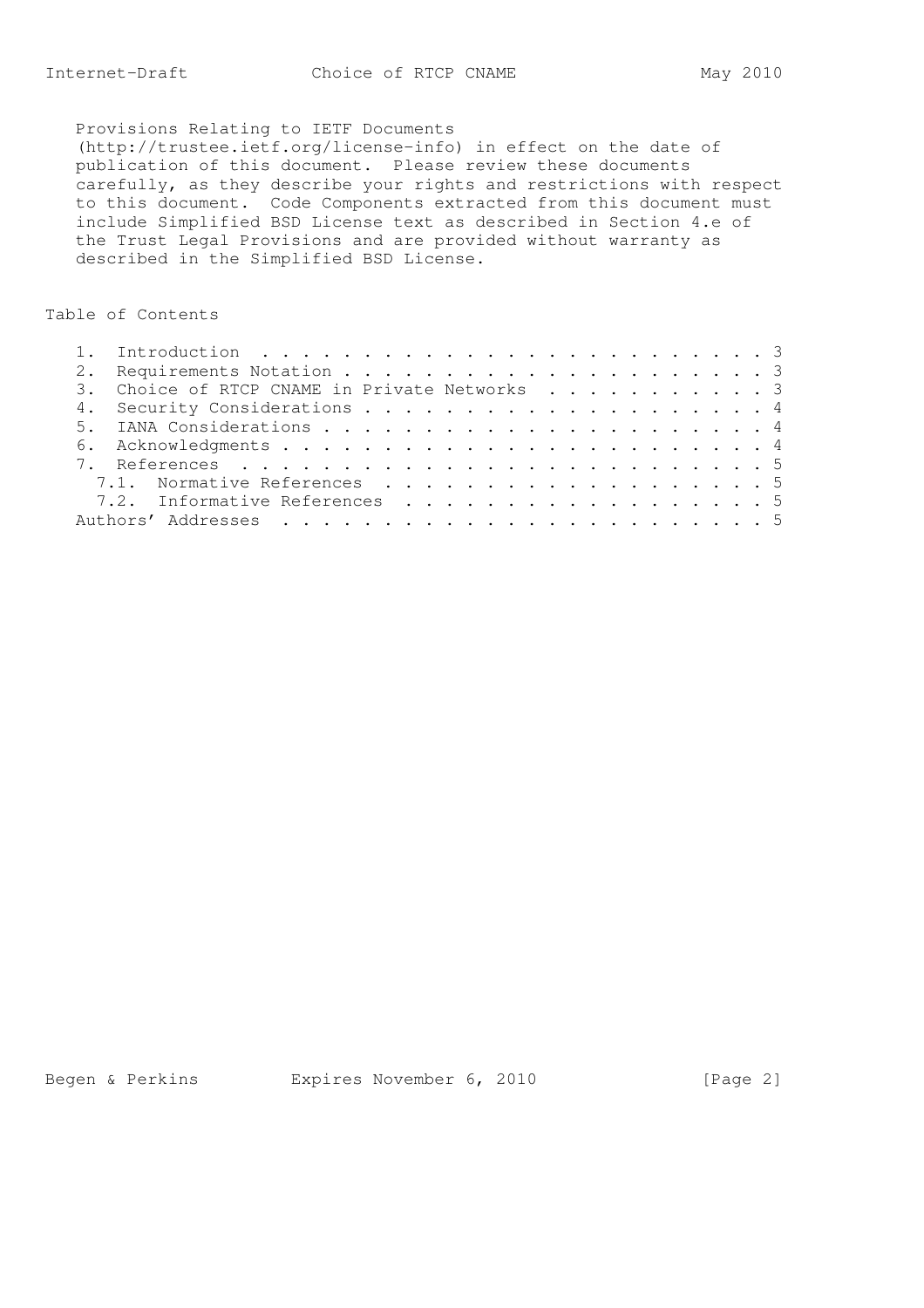### 1. Introduction

 In Section 6.5.1 of [RFC3550], there are a number of recommendations for choosing the RTCP CNAME for an RTP endpoint. These recommend that the CNAME is of the form "user@host" for multiuser systems, or "host" if the username is not available. The "host" part is specified to be the fully qualified domain name of the host from which the real-time data originates, or the numeric representation of the IP address of the interface from which the RTP data originates for hosts that do not have a domain name.

 As noted in [RFC3550], the use of private network address space [RFC1918] can result in hosts having network addresses that are not globally unique. However, this problem is not solely with private network addresses, but may also occur with public IP addresses, where multiple hosts are assigned the same public IP address and connected to a Network Address Translation (NAT) device [I-D.miles-behave-l2nat]. When multiple hosts share the same IP address, using the IP address as the CNAME can lead to non-unique CNAMEs.

 [RFC3550] also notes that if hosts with private addresses and no direct IP connectivity to the public Internet have their RTP packets forwarded to the public Internet through an RTP-level translator, they may end up having non-unique CNAMEs. [RFC3550] suggests that such applications provide a configuration option to allow the user to choose a unique CNAME, and puts the burden on the translator to translate CNAMEs from private addresses to public addresses if necessary to keep private addresses from being exposed. Experience has shown that this does not work well in practice.

 For all these reasons, this memo proposes alternative algorithms for choosing CNAMEs.

#### 2. Requirements Notation

 The key words "MUST", "MUST NOT", "REQUIRED", "SHALL", "SHALL NOT", "SHOULD", "SHOULD NOT", "RECOMMENDED", "MAY", and "OPTIONAL" in this document are to be interpreted as described in [RFC2119].

#### 3. Choice of RTCP CNAME in Private Networks

 It is a difficult task for a host to determine whether it resides behind a NAT without the help of an external mechanism such as STUN [RFC5389]. Furthermore, even some public IP addresses can be shared by multiple hosts in the Internet. Thus, using the numeric

Begen & Perkins Expires November 6, 2010 [Page 3]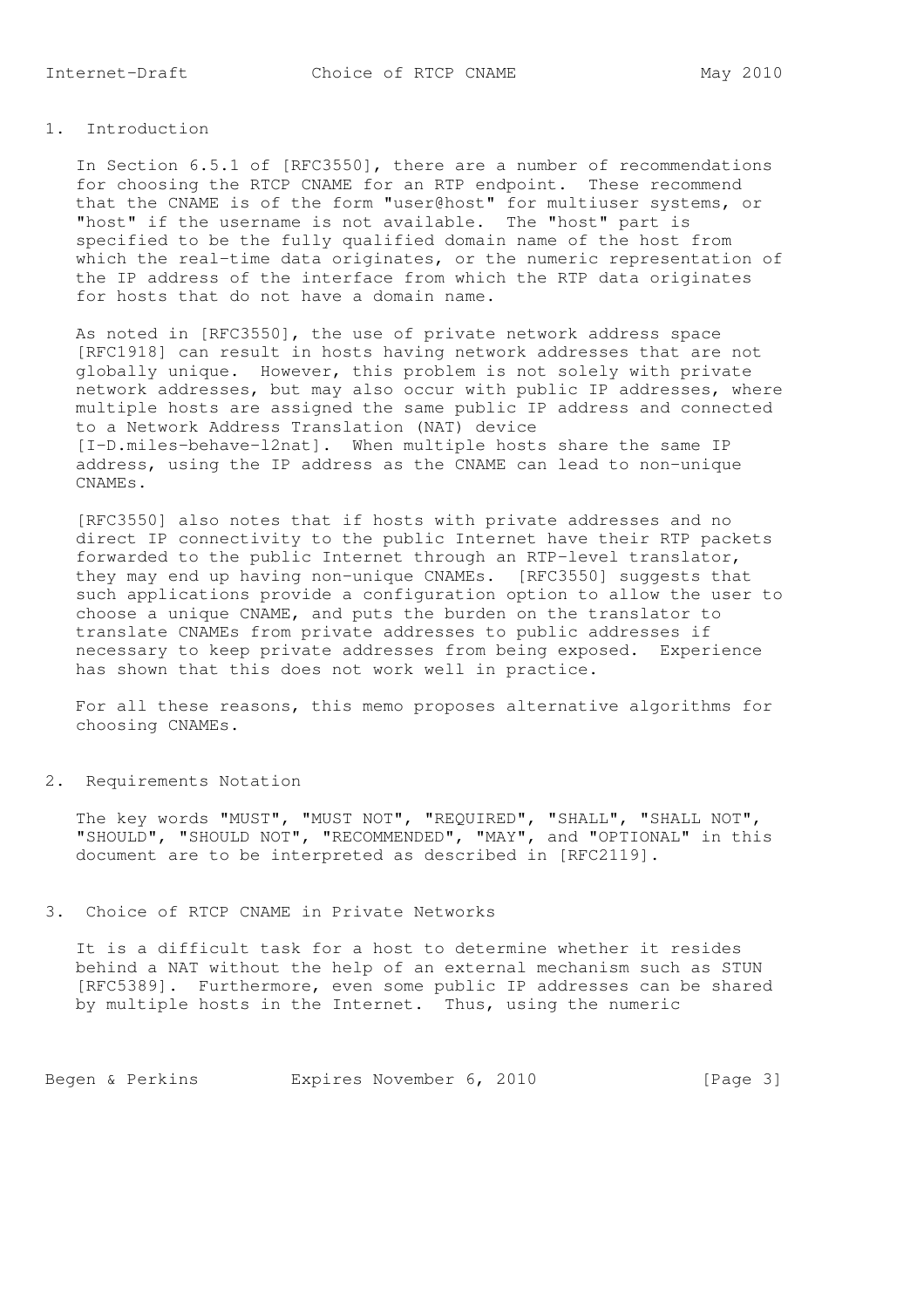representation of the IP address as the RTCP CNAME is NOT RECOMMENDED.

 In order to meet the SHOULD requirement of Section 6.5.1 of [RFC3550], RTP endpoints SHOULD practice one of the following guidelines:

- o Given that IPv6 addresses are naturally unique, a host MAY use its IPv6 address as the CNAME when using an IPv6 interface for RTP communication. If the RTP endpoint is associated with a unique local IPv6 unicast address [RFC4193], that address MAY be used as the CNAME as well. Using IPv6 addresses as CNAMEs was originally suggested in [RFC3550].
- o A host that does not know its fully qualified domain name, and is configured with a private IP address on the interface it is using for RTP communication, MAY use the numeric representation of the layer-2 (MAC) address of the interface it is using for RTP communication as the "host" part of its CNAME. For IEEE 802 MAC addresses, such as Ethernet, the standard colon-separated hexadecimal format is to be used, e.g., "00:23:32:af:9b:aa".
- o A host MAY use its Universally Unique IDentifier (UUID) [RFC4122] as the CNAME.

 This memo does not mandate a specific order in which these methods should be practiced. A specific order would be only needed if an RTP endpoint was expected to be comprised of multiple programs that independently needed to choose the same CNAME. Since this is not a common implementation technique, a specific order is not needed.

4. Security Considerations

 The security considerations of [RFC3550] apply to this document as well.

5. IANA Considerations

There are no IANA considerations in this document.

6. Acknowledgments

 Thanks to Dan Wing who pointed out the concerns about cases where two hosts could share the same public IP address. Also, thanks to Marc Petit-Huguenin who suggested to use UUIDs as CNAMEs.

Begen & Perkins Expires November 6, 2010 [Page 4]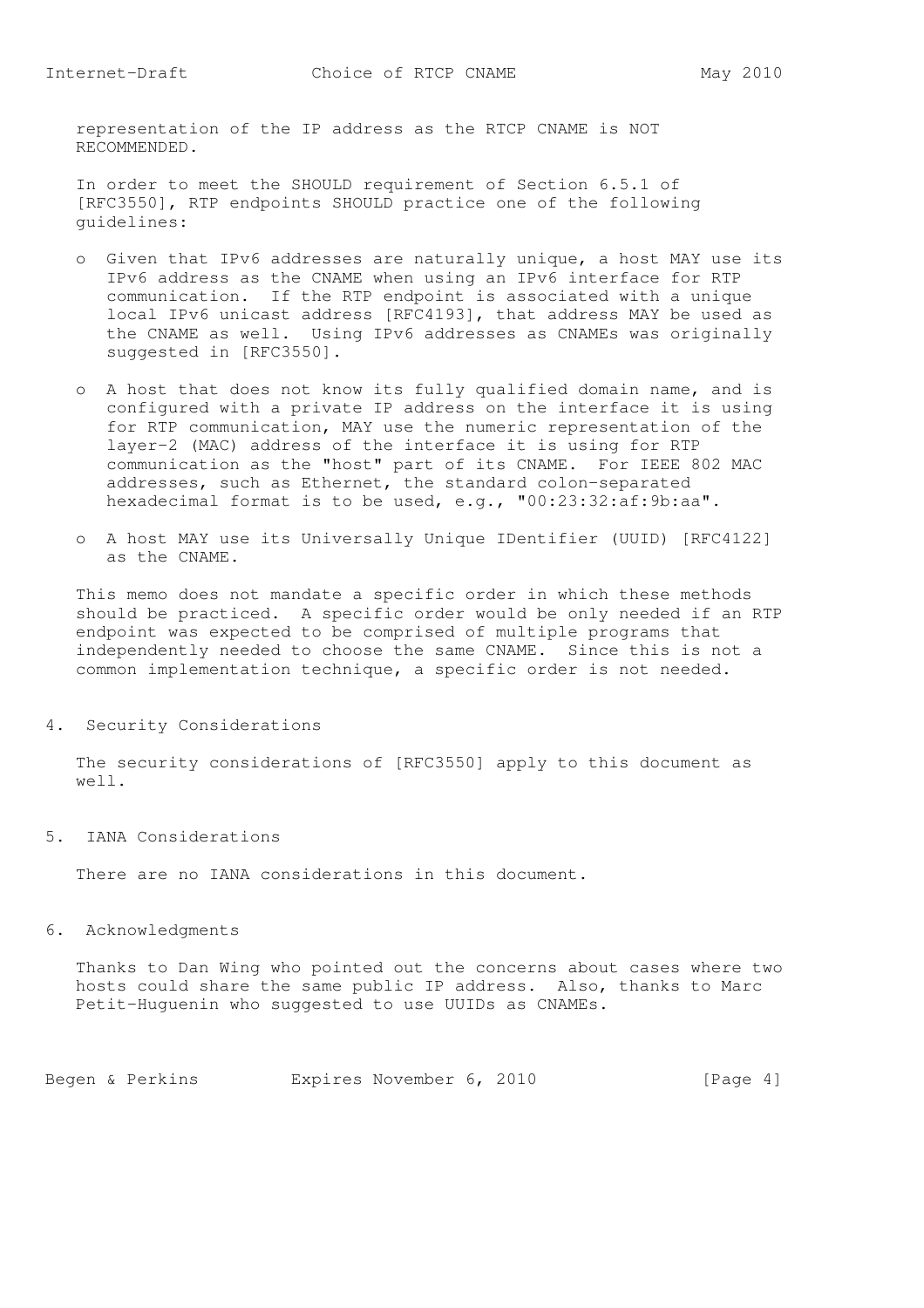### 7. References

- 7.1. Normative References
	- [RFC3550] Schulzrinne, H., Casner, S., Frederick, R., and V. Jacobson, "RTP: A Transport Protocol for Real-Time Applications", STD 64, RFC 3550, July 2003.
	- [RFC2119] Bradner, S., "Key words for use in RFCs to Indicate Requirement Levels", BCP 14, RFC 2119, March 1997.
	- [RFC4193] Hinden, R. and B. Haberman, "Unique Local IPv6 Unicast Addresses", RFC 4193, October 2005.
	- [RFC4122] Leach, P., Mealling, M., and R. Salz, "A Universally Unique IDentifier (UUID) URN Namespace", RFC 4122, July 2005.
- 7.2. Informative References
	- [RFC1918] Rekhter, Y., Moskowitz, R., Karrenberg, D., Groot, G., and E. Lear, "Address Allocation for Private Internets", BCP 5, RFC 1918, February 1996.
	- [RFC5389] Rosenberg, J., Mahy, R., Matthews, P., and D. Wing, "Session Traversal Utilities for NAT (STUN)", RFC 5389, October 2008.
	- [I-D.miles-behave-l2nat] Miles, D. and M. Townsley, "Layer2-Aware NAT", draft-miles-behave-l2nat-00 (work in progress), March 2009.

Authors' Addresses

 Ali Begen Cisco 181 Bay Street Toronto, ON M5J 2T3 CANADA

Email: abegen@cisco.com